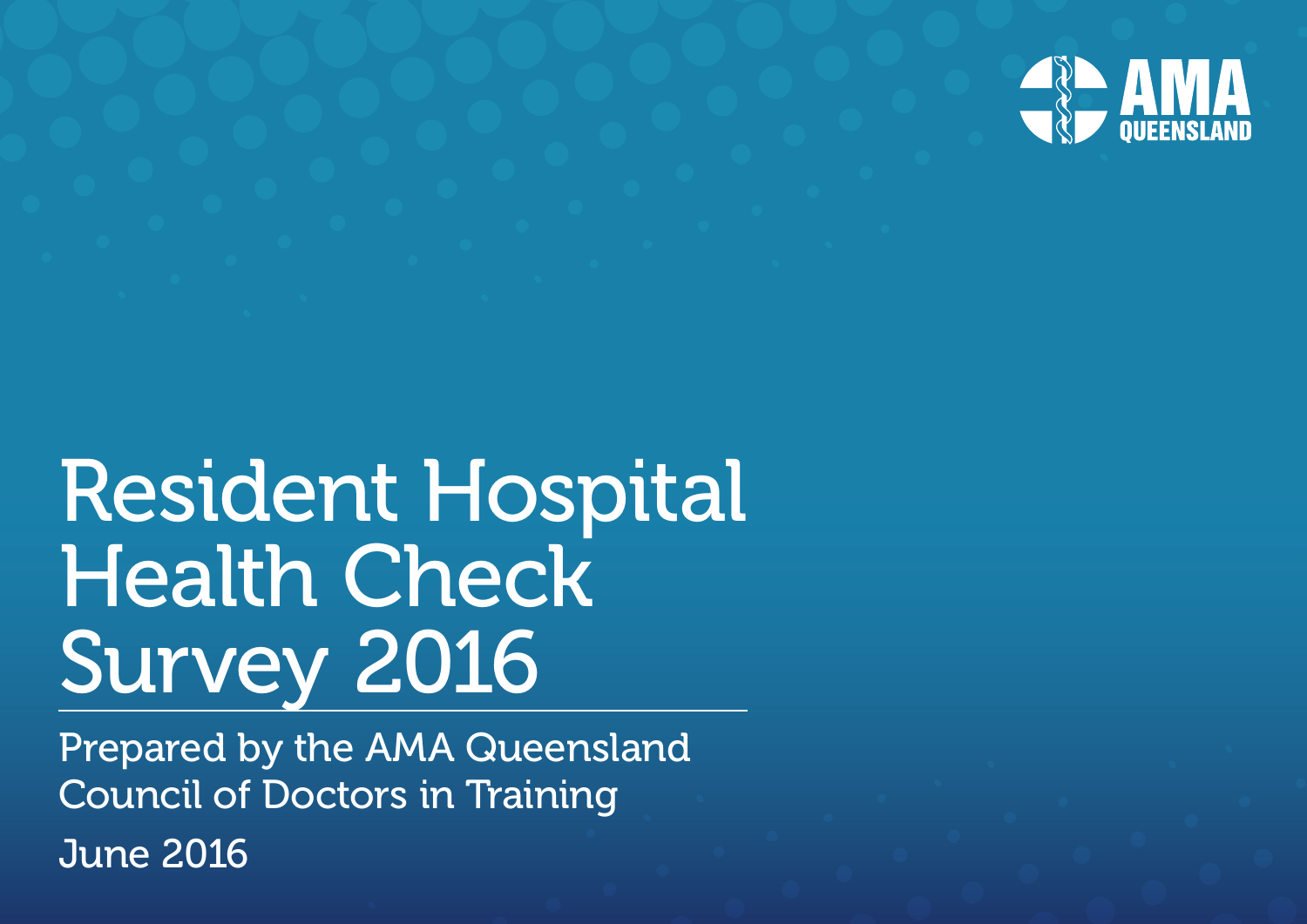As the opening days of the RMO campaigns draw closer, your preference choices for hospitals next year is probably on the forefront of your mind. You may be considering applying to stay at your current hospital or looking at another hospital. Is the grass really greener on the other side of the fence? To assist with your deliberations, as well as to survey the general health of Queensland's Resident working environments, the AMA Queensland Council of Doctors in Training (CDT) recently completed the inaugural *Resident Hospital Health Check Survey*.

### Survey overview

The AMA Queensland CDT surveyed 350 doctors in training, employed at intern, junior house officer (THO) and senior house officer (SHO) levels, to rate the primary hospitals where residents are allocated in Queensland. The scores and grades presented in this report were calculated based on responses to the survey questionnaire. Thirty-five per cent of respondents were interns, 42 per cent were JHOs (PGY 2), and 23 per cent were SHOs. A total of 57 per cent of respondents were female. This survey represents responses from 16 per cent of the approximately 2,200 interns, JHOs and SHOs working in Queensland.

A working group of the AMA Queensland CDT made a priori decisions on how each score would be calculated, how the grades would be presented and minimum response thresholds for not reporting individual hospital level data. Where insufficient data was obtained from a single hospital to make a fair assessment of that hospital, the data was merged based on geography and which Hospital Health Service (HHS) district that hospital belonged to.

It is disappointing that bullying and harassment remains an area of grave concern and danger for early career doctors. The results from this survey are worrying. It found that over 33 per cent of all respondents have experienced bullying or harassment from another staff member this year. Every hospital surveyed reported bullying. Sixty-four per cent of those bullied or harassed were females. Twenty-six per cent were interns, 44 per cent were JHOs and 30 per cent SHOs. Only 26 per cent of those being bullied felt empowered to report it. Forty per cent of all respondents had witnessed another colleague being bullied. Over 70 per cent of these individuals reported being bullied

themselves. Only 18 per cent of those who reported colleagues being bullied felt that there was something they could do about it. The source of bullying was varied but included reports of bullying and harassment by senior doctors, administration staff, nursing staff as well as fellow junior doctors.

Positively, 60 per cent of all respondents rated the teaching and training provided at their hospitals as either *'good'* or *'excellent'.* A similar proportion felt that their hospital considered their preferences when allocating clinical rotations, thus supporting their career goals.

Mediocre workplace culture does feature heavily in responses and unpaid overtime, as well as reasons for not claiming legitimate overtime, is highlighted. This survey supports the findings and recommendations in the published Queensland junior doctor overtime study conducted in 2014, which highlighted the existence of a culture of non-claiming of overtime.<sup>1</sup>

We invite any interested directors of clinical training, medical education units or other interested parties, who wish to learn more about the results pertaining to their location (and discuss possible ways of improving their conditions for prospective junior doctors), to contact us through cdt@amaq.com.au. The AMA Queensland CDT is comprised of volunteer doctor in training representatives from around the state and we look forward to working with you to improve the working conditions for our current and future doctor in training colleagues.

1 Forbes M., Arthur T., Manoharan B., Jones R. & Kay M. (2016), "Junior Doctors and Overtime: The Queensland Experience." Internal Medicine Journal 46(5):635-637 (DOI: 10.1111/imj.13032)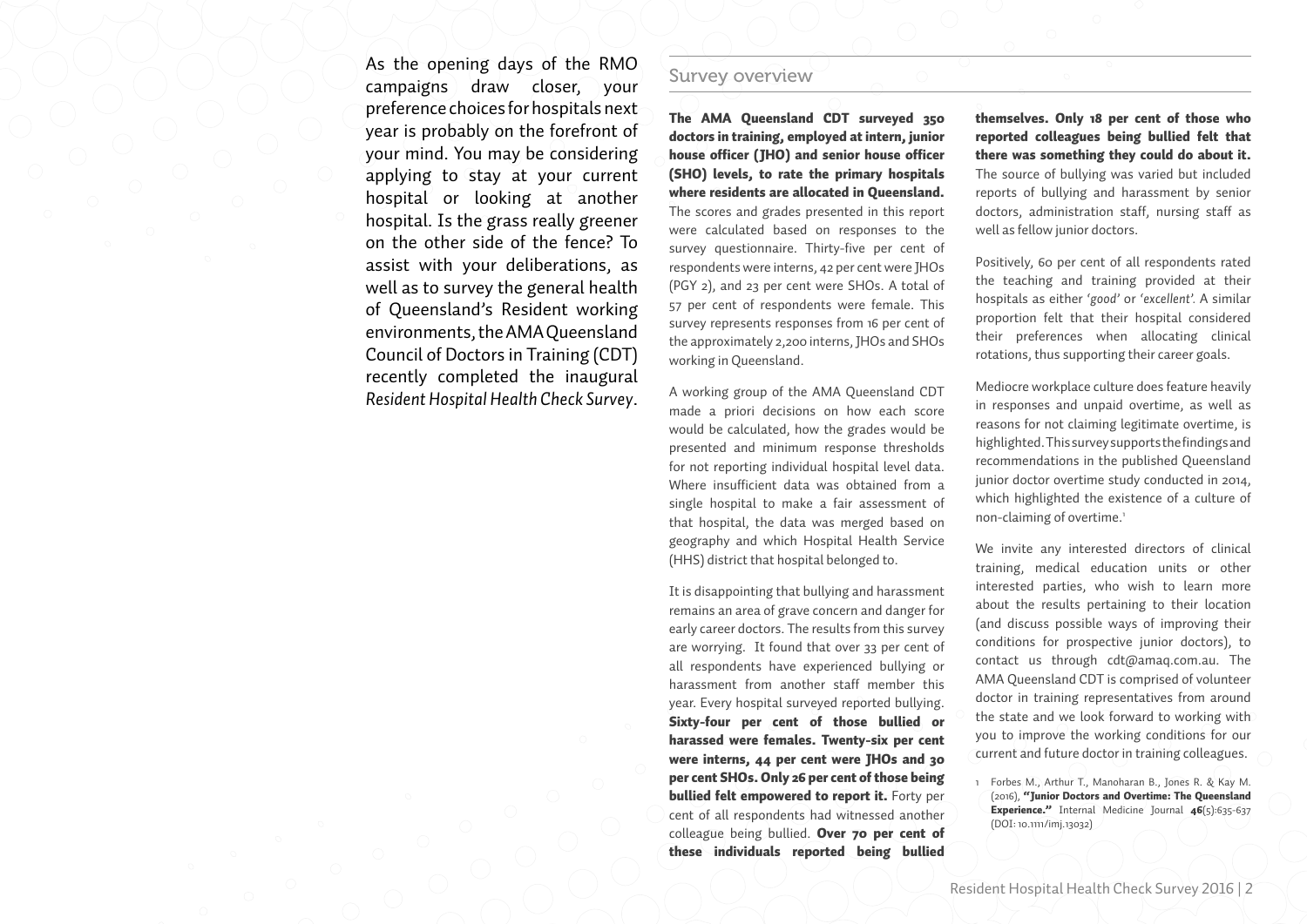#### Central West, South West, Torres and Cape Hospital Health Service Districts are excluded from the survey as there are no primary Doctor in Training allocations.

Whist responses were received from Greenslopes, Caboolture, Logan, Redlands and Queen Elizabeth II Jubilee Hospitals, insufficient responses were received to fairly present their individual scores. Where appropriate their

| <b>NA</b>                                                       | Not Applicable. For example: In<br>the Bullying and Harassment<br>Section, if no incidents were<br>then<br>reported,<br>there<br>was<br>no applicable score for the<br>appropriable addressing of<br>these incidents. | 0% of respondents agreed with<br>$\mathbf{o}$<br>the statement.<br><b>Blanks</b><br>Data available was not sufficient<br>to make a fair representation of<br>relevant Hospital.<br>All data points are presented as<br>percentages. | <b>OVERALL</b><br>alD | Townsville HHS | (Toowoomba Hospital)<br>Darling Downs HHS | Sunshine Coast HHS | Gold Coast HHS | Mackay HHS | $\overline{6}$<br>Hospital)<br>Moreton HH<br>(Ipswich<br>West | Central Queensland<br>ŠНH | Cairns and Hinterland<br>ЯHН | Ë<br>ЯĦ<br>Hospital)<br>West I<br>North<br>Isa Ho | Metro South HHS | Metro North HHS | Wide Bay HHS | Hervey Bay &<br>Maryborough Hospitals | Bundaberg Hospital | and<br>Hospital<br>Royal Brisbane a<br>Women's Hospit | Redcliffe Hospital | Charles<br>Prince<br>Hospital<br>The | Princess Alexandra<br>Hospital | Mater Hospital | Cilento Children's<br>Lady Cile<br>Hospital |
|-----------------------------------------------------------------|-----------------------------------------------------------------------------------------------------------------------------------------------------------------------------------------------------------------------|-------------------------------------------------------------------------------------------------------------------------------------------------------------------------------------------------------------------------------------|-----------------------|----------------|-------------------------------------------|--------------------|----------------|------------|---------------------------------------------------------------|---------------------------|------------------------------|---------------------------------------------------|-----------------|-----------------|--------------|---------------------------------------|--------------------|-------------------------------------------------------|--------------------|--------------------------------------|--------------------------------|----------------|---------------------------------------------|
| <b>OVERALL HOSPITAL CULTURE GRADE</b>                           |                                                                                                                                                                                                                       |                                                                                                                                                                                                                                     | $\mathbf B$           | C+             | $C+$                                      | $B -$              | $C+$           | C          | A-                                                            | B                         | A-                           | B                                                 | $C+$            | $B+$            | $B+$         | B                                     | A-                 | $\overline{B}$                                        | A                  | B                                    | $C+$                           | $B+$           | $B -$                                       |
| Access to annual leave                                          |                                                                                                                                                                                                                       | $\overline{C}$                                                                                                                                                                                                                      | $\mathsf{C}$          | $C-$           | $C-$                                      | Ċ-                 | D              | $C+$       | $\mathbb{C}$                                                  | $C-$                      | $C-$                         | С-                                                | С               | $B -$           | B            | $B -$                                 | $C-$               | A                                                     | $C+$               | $C-$                                 | $C -$                          | $D+$           |                                             |
| Ability to take annual leave in a flexible manner               |                                                                                                                                                                                                                       | 29                                                                                                                                                                                                                                  | 45                    | 11             | 40                                        | 10                 | 50             | 50         | 11                                                            | $\mathbf 0$               | 44                           | 20                                                | 29              | 59              | 64           | 50                                    | 10                 | 100                                                   | 42                 | 5                                    | $\mathbf 0$                    | 60             |                                             |
| Agree that your preferences were taken into consideration       |                                                                                                                                                                                                                       | 61                                                                                                                                                                                                                                  | 65                    | 78             | 55                                        | 60                 | 14             | 64         | 56                                                            | 60                        | 56                           | 60                                                | 66              | 86              | 86           | 88                                    | 59                 | 100                                                   | 67                 | 65                                   | 50                             | 50             |                                             |
| Annual leave application was approved/denied in a timely manner |                                                                                                                                                                                                                       | 66                                                                                                                                                                                                                                  | 60                    | 89             | 50                                        | 63                 | 54             | 79         | 67                                                            | 60                        | 44                           | 66                                                | 73              | 86              | 79           | 100                                   | 68                 | 93                                                    | 67                 | 68                                   | 80                             | $\mathsf{O}$   |                                             |
| Access to professional development leave (PDL)                  |                                                                                                                                                                                                                       | $\, {\bf B}$                                                                                                                                                                                                                        | B                     |                | $B -$                                     | $\mathsf B$        |                |            |                                                               | <sub>B</sub>              |                              | B                                                 | $B+$            | $B+$            |              |                                       | $B -$              |                                                       |                    | $B -$                                |                                |                |                                             |
| Applied for PDL                                                 |                                                                                                                                                                                                                       | 31                                                                                                                                                                                                                                  | 35                    |                | 45                                        | 33                 |                |            |                                                               | 60                        |                              | 32                                                | 31              | 18              |              |                                       | 29                 |                                                       |                    | 31                                   |                                |                |                                             |
| PDL approval rate                                               |                                                                                                                                                                                                                       | 73                                                                                                                                                                                                                                  | 83                    |                | 78                                        | 62                 |                |            |                                                               | 67                        |                              | 73                                                | 73              | 75              |              |                                       | 69                 |                                                       |                    | 64                                   |                                |                |                                             |
| Proportion who applied for PDL >4weeks prior                    |                                                                                                                                                                                                                       | 80                                                                                                                                                                                                                                  | 100                   |                | 80                                        | 85                 |                |            |                                                               | 67                        |                              | 81                                                | 78              | 75              |              |                                       | 82                 |                                                       |                    | 83                                   |                                |                |                                             |
| Educational programs and ability to pursue clinical goals       |                                                                                                                                                                                                                       | $B -$                                                                                                                                                                                                                               | B                     | B              | $\mathsf{C}$                              | B-                 | $\mathsf{C}$   | С          | $C+$                                                          | B                         | $C+$                         | $C+$                                              | $B+$            | $C+$            | $\mathsf{C}$ | B                                     | B                  | $B+$                                                  | B                  | C+                                   | B                              | $\mathsf{C}$   |                                             |
| Clinical rotation preferences are taken into consideration      |                                                                                                                                                                                                                       | 64                                                                                                                                                                                                                                  | 69                    | 69             | 61                                        | 66                 | 63             | 37         | 69                                                            | 75                        | 53                           | 58                                                | 70              | 59              | 48           | 78                                    | 68                 | 80                                                    | 64                 | 60                                   | 75                             | 55             |                                             |
| Excellent/good provision of teaching and training               |                                                                                                                                                                                                                       | 61                                                                                                                                                                                                                                  | 67                    | 78             | 32                                        | 43                 | 43             | 69         | 33                                                            | 70                        | 63                           | 50                                                | 83              | 60              | 36           | 63                                    | 77                 | 86                                                    | 100                | 51                                   | 88                             | 40             |                                             |
| Bullying and harassment                                         |                                                                                                                                                                                                                       | $B -$                                                                                                                                                                                                                               | B                     | $C+$           | $B -$                                     | C-                 | $\mathsf{C}$   | $A -$      | $B -$                                                         | B                         | $\, {\bf B}$                 | C+                                                | $B+$            | $\, {\bf B}$    | $\sf B$      | B                                     | $\, {\bf B}$       | $A-$                                                  | A                  | $C-$                                 | $A -$                          | $C+$           |                                             |
| Bullied or harassed by other staff                              |                                                                                                                                                                                                                       | 34                                                                                                                                                                                                                                  | 33                    | 25             | 37                                        | 51                 | 50             | 15         | 44                                                            | 30                        | 38                           | 40                                                | 26              | 29              | 38           | 13                                    | 30                 | 14                                                    | 18                 | 50                                   | 13                             | 40             |                                             |
| Incident reporting rate                                         |                                                                                                                                                                                                                       | 26                                                                                                                                                                                                                                  | 67                    | 50             | 14                                        | 5                  | 29             | 100        | 75                                                            | 0                         | 67                           | 16                                                | 26              | 17              | $\mathbf 0$  | 100                                   | 24                 | $\mathbf 0$                                           | 50                 | 12                                   | 100                            | $\mathbf 0$    |                                             |
| Witnessed a colleague being bullied/harassed                    |                                                                                                                                                                                                                       | 40                                                                                                                                                                                                                                  | 41                    | 57             | 39                                        | 67                 | 57             | 23         | 33                                                            | 22                        | 38                           | 49                                                | 29              | $\mathbf 0$     | 15           | 50                                    | 37                 | 14                                                    | 9                  | 62                                   | 25                             | 50             |                                             |
| Reported incidents were appropriately addressed                 |                                                                                                                                                                                                                       | 43                                                                                                                                                                                                                                  | 25                    | 0              | 100                                       | $\mathbf 0$        | 0              | 0          | 33                                                            | NA                        | 100                          | 33                                                | 83              | 29              | NA           | 0                                     | 75                 | NA                                                    | 100                | 0                                    | 50                             | <b>NA</b>      |                                             |
| Felt empowered to support victim                                |                                                                                                                                                                                                                       | 18                                                                                                                                                                                                                                  | 13                    | 25             | 14                                        | 8                  | 25             | 0          | 0                                                             | 67                        | 33                           | 17                                                | 16              | 17              | 0            | 25                                    | 14                 | 0                                                     | 0                  | 10                                   | 50                             | 40             |                                             |
| Hours of work and overtime remuneration                         |                                                                                                                                                                                                                       | $\mathsf{C}$                                                                                                                                                                                                                        | C+                    | $B -$          | $\mathsf{C}$                              | $\mathsf C$        | D              | $C+$       | $\mathsf{C}$                                                  | $C+$                      | $\, {\bf B}$                 | $C-$                                              | $C+$            | $B -$           | $C+$         | $B -$                                 | $C+$               | $B+$                                                  | $C-$               | $C-$                                 | $C+$                           | $\mathsf{C}$   |                                             |
| Working more than 90 hours fortnightly                          |                                                                                                                                                                                                                       | 31                                                                                                                                                                                                                                  | 47                    | 50             | 11                                        | 31                 | 38             | 38         | 22                                                            | 20                        | 13                           | 39                                                | 31              | 15              | 17           | 13                                    | 27                 | 29                                                    | 64                 | 48                                   | 38                             | 50             |                                             |
| Received 14 days of notice for any roster changes               |                                                                                                                                                                                                                       | 48                                                                                                                                                                                                                                  | 60                    | 75             | 21                                        | 52                 | 25             | 55         | 22                                                            | 60                        | 71                           | 37                                                | 55              | 47              | 42           | 57                                    | 50                 | 85                                                    | 27                 | 34                                   | 50                             | 40             |                                             |
| Agree genuine consultation occurred prior to roster changes     |                                                                                                                                                                                                                       | 33                                                                                                                                                                                                                                  | 33                    | 29             | 5                                         | 31                 | 25             | 58         | 22                                                            | 33                        | 57                           | 19                                                | 44              | 47              | 42           | 57                                    | 36                 | 69                                                    | 55                 | 16                                   | 27                             | 10             |                                             |
| Payment of required un-rostered overtime                        |                                                                                                                                                                                                                       | 60                                                                                                                                                                                                                                  | 80                    | 63             | 53                                        | 47                 | 8              | 92         | 67                                                            | 60                        | 50                           | 64                                                | 63              | 47              | 50           | 43                                    | 59                 | 86                                                    | 55                 | 70                                   | 75                             | 70             |                                             |
| Did not claim overtime due to workplace culture expectations    |                                                                                                                                                                                                                       | 54                                                                                                                                                                                                                                  | 54                    | 75             | 63                                        | 45                 | 55             | 0          | 38                                                            | 22                        | 40                           | 43                                                | 63              | 62              | 63           | 60                                    | 63                 | 73                                                    | 60                 | 50                                   | 67                             | 89             |                                             |
| Advised not to claim overtime by a senior medical officer       |                                                                                                                                                                                                                       | 20                                                                                                                                                                                                                                  | 15                    | 25             | 16                                        | 21                 | 27             | 0          | 25                                                            | 22                        | 20                           | 31                                                | 18              | 23              | 25           | 20                                    | 21                 | 9                                                     | 20                 | 31                                   | $\overline{7}$                 | 11             |                                             |

Metro North HHS (Excluding RBWH)

Caboolture Hospital, Redcliffe Hospital, The Prince Charles Hospital

Metro South HHS (Excluding PAH) Logan Hospital, QEII Jubilee Hospital , Redland Hospital

Emerald, Gladstone & Rockhampton

Nambour, Caloundra & Gympie Hospitals

Sunshine Coast HHS

Central Queensland HHS:

Hospitals

Gold Coast HHS: Gold Coast University & Robina Hospitals

Wide Bay HHS:

Hervey Bay, Maryborough & Bundaberg Hospitals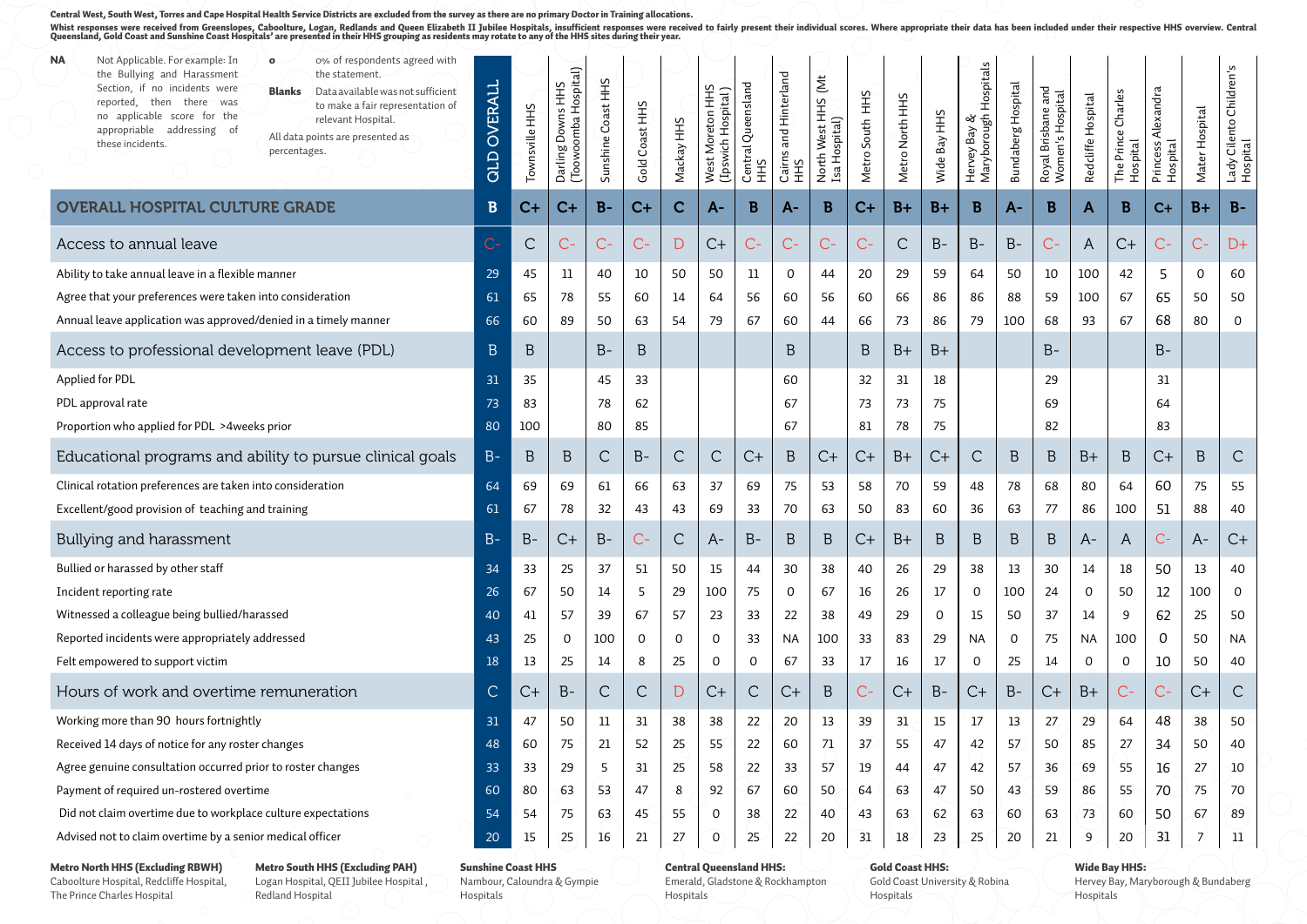## Key state wide observations at a glance



38% Unclear **Process** 

15% Told not to apply

Hours of work and overtime remuneration

1. On



3. If you did not claim overtime payment, what was the reason?



Resident Hospital Health Check Survey 2016 | 4